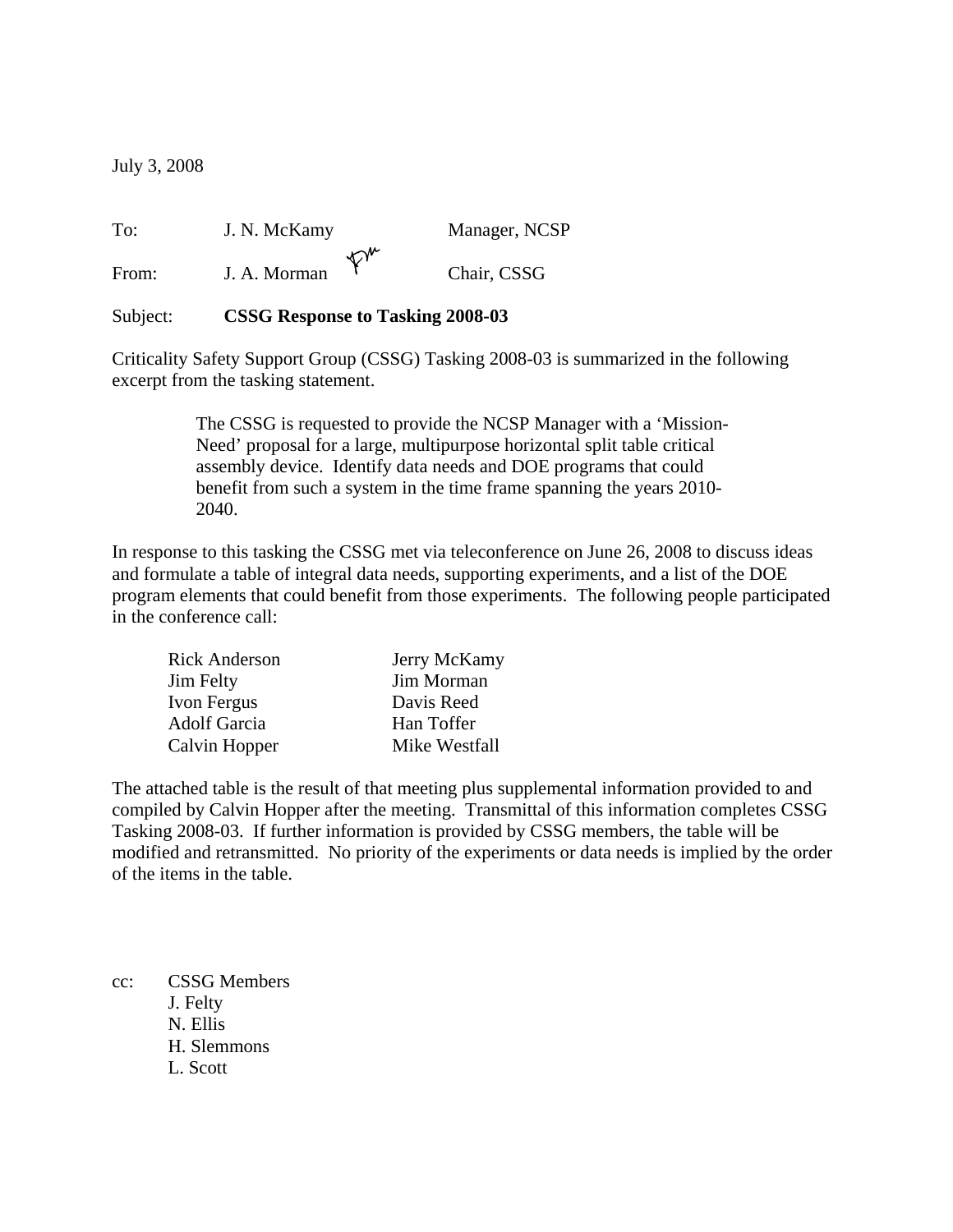| Integral Data Needs Relevant to Experiments on a Large Split-Table Critical Assembly Device* |                                                                                                                                                                         |                                                                                                                                                                                              |                                                                                                                                                   |                                                                                                                                                                                                                          |
|----------------------------------------------------------------------------------------------|-------------------------------------------------------------------------------------------------------------------------------------------------------------------------|----------------------------------------------------------------------------------------------------------------------------------------------------------------------------------------------|---------------------------------------------------------------------------------------------------------------------------------------------------|--------------------------------------------------------------------------------------------------------------------------------------------------------------------------------------------------------------------------|
| No.                                                                                          | What Integral Data is<br>Needed?                                                                                                                                        | What Kinds of Experiments<br>should be done?                                                                                                                                                 | What Programs Benefit?                                                                                                                            | Why?                                                                                                                                                                                                                     |
| $\mathbf{1}$                                                                                 | Spent fuel fission product<br>and minor actinides<br>integral experiment<br>demonstrating partitioned<br>computational biases with<br>various neutron-energy<br>spectra | Simulated fission products and<br>minor actinides for spent fuel<br>burn-up credit in heterogeneous<br>lattices and homogeneous slurries<br>and liquids                                      | NE, RW,<br>Yucca Mtn                                                                                                                              | No complete benchmark<br>data/information is available to<br>address the issues of burn-up credit<br>have substantial economic and<br>programmatic impact on<br>transportation, storage, and<br>processing of spent fuel |
| $\overline{2}$                                                                               | Low mass waste matrixes<br>(e.g., salt, sand, silicon,<br>sodium bearing, calcined<br>waste, etc.) in<br>intermediate neutron<br>spectra                                | Primarily containerized<br>homogeneous waste with U and<br>Pu contamination                                                                                                                  | WIPP, EM Ops, Yucca Mtn(?)                                                                                                                        | There are limited benchmark<br>data/information is available to<br>address the issues of low mass waste<br>matrixes in sand and none to address<br>salt                                                                  |
| 3                                                                                            | Pu configurations $\&$<br>interactions with absorber<br>materials                                                                                                       | Homogeneous slurries &<br>solutions with absorbing<br>materials                                                                                                                              | WIPP, EM Ops, NE                                                                                                                                  | This would support additional Pu<br>discards to waste tanks and potential<br>downstream processing                                                                                                                       |
| $\overline{4}$                                                                               | Spent pebble-bed fuel in<br>reprocessing and waste<br>matrixes                                                                                                          | Homogeneous and heterogeneous<br>configurations                                                                                                                                              | NE                                                                                                                                                | This would support reprocessing<br>designs/ops and waste<br>handling/disposal                                                                                                                                            |
| 5                                                                                            | Waste drums and<br>compactors likely in the<br>thermal to intermediate<br>neutron spectra                                                                               | Interacting drums either uranium<br>and/or plutonium and other<br>actinides contaminated materials<br>and discards (e.g., soil, protective<br>clothing, equipment and building<br>materials) | Transport, waste<br>processing/compacting EM,<br>NA, WIPP could realize space<br>savings and reduction in<br>number of over-the-road<br>shipments | Limited to no information is<br>available to validate the biases of<br>safety calculations                                                                                                                               |
| 6                                                                                            | <b>GNEP AFCI</b>                                                                                                                                                        | Cryogenic temperature<br>measurements & positive<br>temperature coefficients for Pu<br>solutions                                                                                             | EM, NE, NASA                                                                                                                                      | No benchmark data exists to test<br>these temperature effects. Pu<br>solutions are predicted to have<br>positive temperature coefficients for<br>concentrations below 30 g/l (this<br>affects accident yields).          |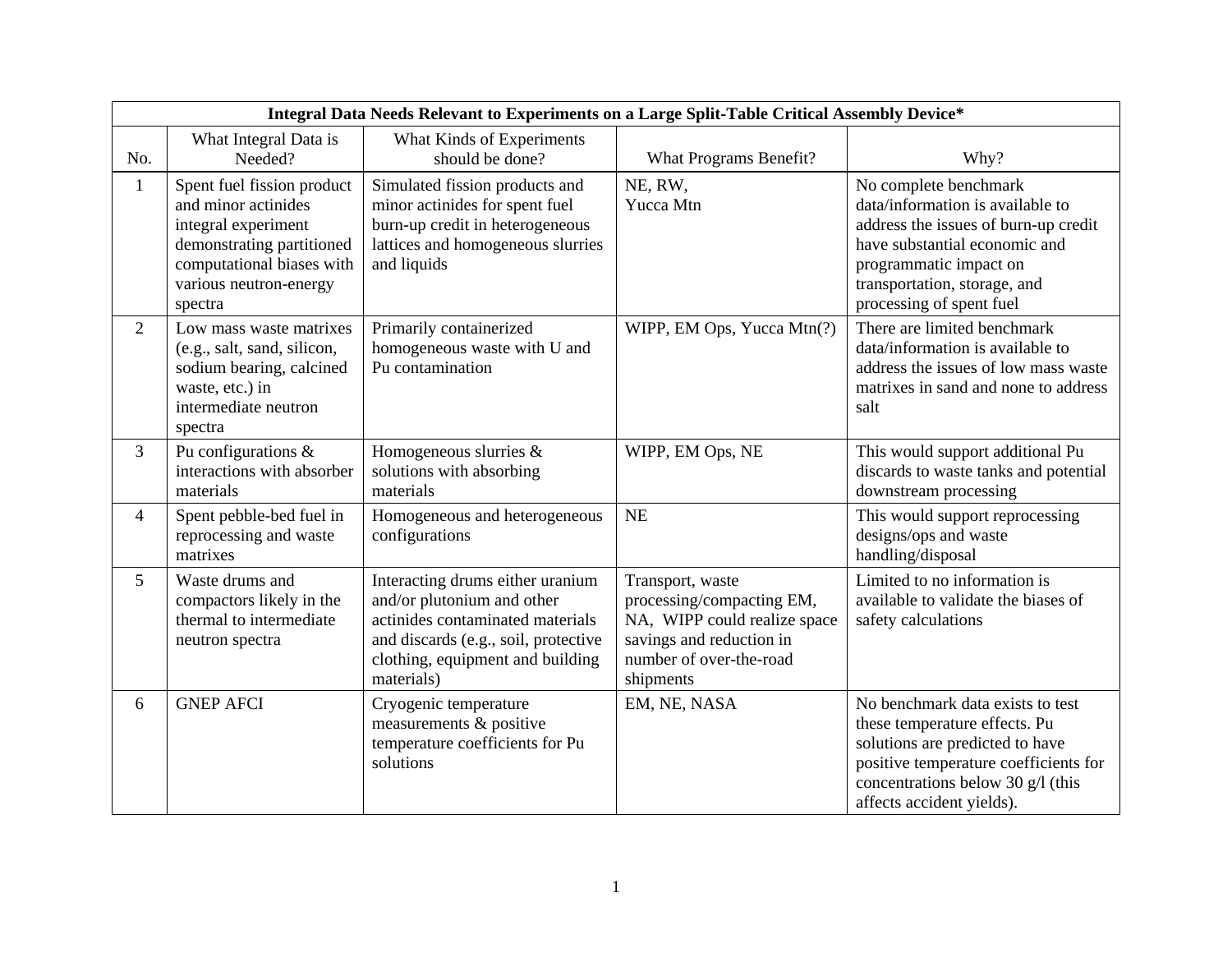|                | Integral Data Needs Relevant to Experiments on a Large Split-Table Critical Assembly Device* |                                                                                                                                                                                                                                                                                                                                                       |                                                                                                        |                                                                                                                                                                                                                                                                                                                                                                                                    |
|----------------|----------------------------------------------------------------------------------------------|-------------------------------------------------------------------------------------------------------------------------------------------------------------------------------------------------------------------------------------------------------------------------------------------------------------------------------------------------------|--------------------------------------------------------------------------------------------------------|----------------------------------------------------------------------------------------------------------------------------------------------------------------------------------------------------------------------------------------------------------------------------------------------------------------------------------------------------------------------------------------------------|
| No.            | What Integral Data is<br>Needed?                                                             | What Kinds of Experiments<br>should be done?                                                                                                                                                                                                                                                                                                          | What Programs Benefit?                                                                                 | Why?                                                                                                                                                                                                                                                                                                                                                                                               |
| $\overline{7}$ | Intermediate energy<br>fission cross section<br>measurements for 235U,<br>239Pu, and 233U.   | Large scale experiments (of order<br>6 feet by 6 feet including reflector<br>components). Compare three<br>fissile materials in assemblies<br>where most of the fissions occur<br>between 10 ev and 10 keV<br>neutron energy. These assemblies<br>will be low average fissile density<br>with significant amounts of non-<br>fissile matrix material. | Primarily EM and NA,<br>although NE and other nuclear<br>materials handling offices will<br>need this. | No benchmark data for 239Pu and<br>233U exist in this region. Very little<br>exists for 235U. Any systems that<br>involve low density fissile plus non-<br>hydrogenous matrices will be likely<br>to have fissions in this region. Such<br>applications include waste disposal<br>(including burial & burners), facility<br>D&D, advanced reactor design, and<br>advanced reprocessing activities. |
| 8              | Sodium thermal<br>absorption/scattering<br>experiments                                       | NaCl crystal and solution critical<br>and subcritical measurements                                                                                                                                                                                                                                                                                    | EM                                                                                                     | To better chatacterize the influence<br>of sodium on WIPP emplacement                                                                                                                                                                                                                                                                                                                              |
| 9              | Uranium $-$ moly (super<br><b>KUKLA) HPRR</b><br>intermediate and thermal<br>energy          | Dissolver-like experiments with<br>variable neutron spectra with<br>molybdenum                                                                                                                                                                                                                                                                        | EM                                                                                                     | Molybdenum absorption x-secs are<br>poorly tested in heterogeneous<br>environments such as a metal<br>dissolver                                                                                                                                                                                                                                                                                    |
| 10             | Titanium in thermal<br>spectra                                                               | Heterogeneous and homogeneous<br>experiments                                                                                                                                                                                                                                                                                                          | EM                                                                                                     | If the influence of titanium were<br>benchmarked then computational<br>biases could be validated then credit<br>could be taken for the abosrption<br>qualities of Ti thereby demonstrating<br>an additional margin of subcriticality<br>for safety or an increased throughput<br>of waste treatment.                                                                                               |
| 11             | Lead reflection used in<br>shipping casks (e.g., 9975)<br>cask)                              | Generic experiments that test<br>neutron transmission, absorption,<br>scattering and (n xn) influences as<br>reflectors and absorbers among<br>units in an array                                                                                                                                                                                      | EM, RW, NE, NA                                                                                         | Experiments would provide<br>benchmarks for validating criticality<br>safety evaluations for shipping<br>casks, primarily.                                                                                                                                                                                                                                                                         |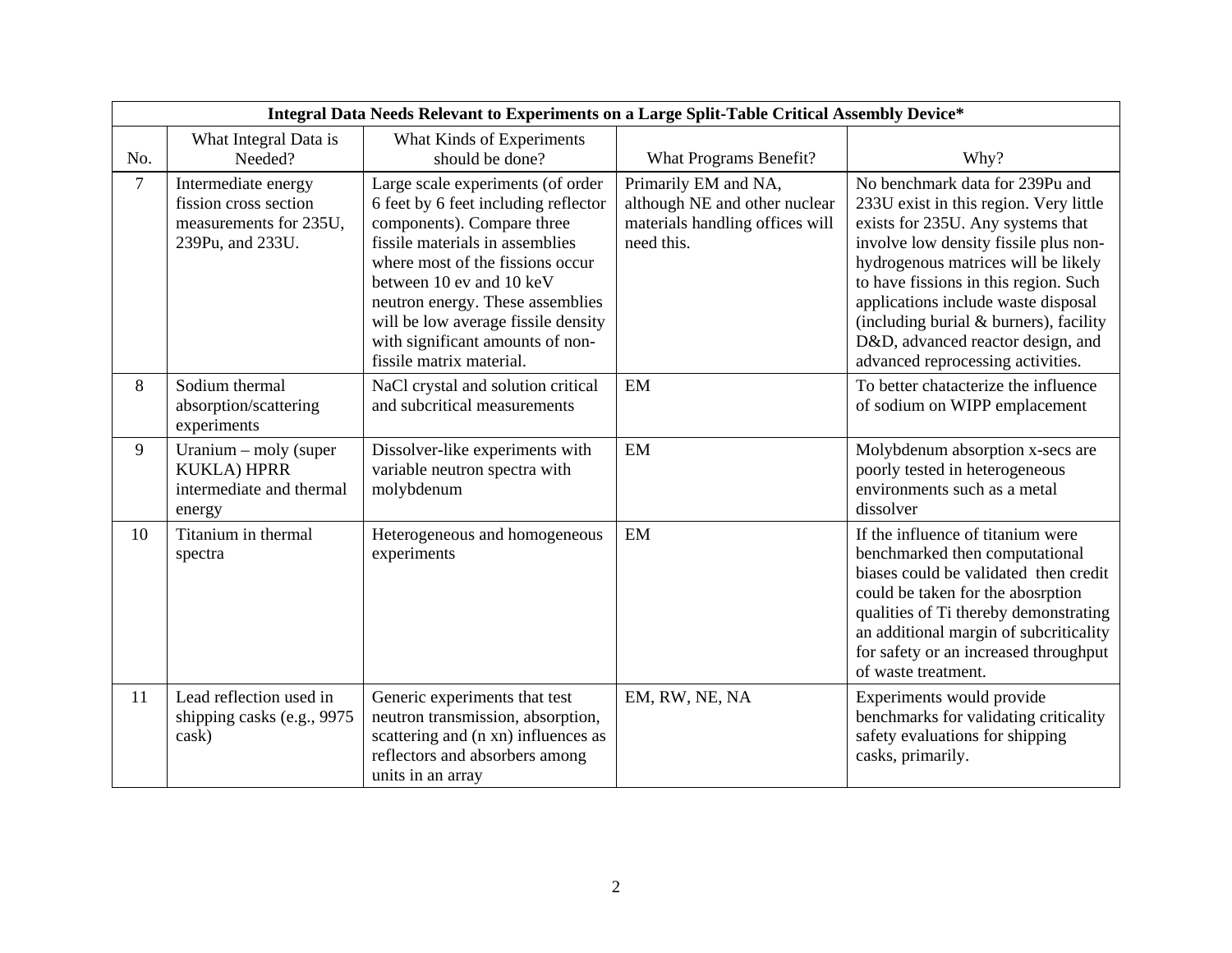|     | Integral Data Needs Relevant to Experiments on a Large Split-Table Critical Assembly Device*                                                                   |                                                                                                                                                                                                  |                        |                                                                                                                                                                                                                                              |
|-----|----------------------------------------------------------------------------------------------------------------------------------------------------------------|--------------------------------------------------------------------------------------------------------------------------------------------------------------------------------------------------|------------------------|----------------------------------------------------------------------------------------------------------------------------------------------------------------------------------------------------------------------------------------------|
| No. | What Integral Data is<br>Needed?                                                                                                                               | What Kinds of Experiments<br>should be done?                                                                                                                                                     | What Programs Benefit? | Why?                                                                                                                                                                                                                                         |
| 12  | 233U intermediate<br>spectra systems in<br>support of the ISOTEK<br>3019 facility                                                                              | Very concentrated solutions,<br>damp oxides or heterogeneous<br>lattices of 233U metal/oxide and<br>moderators at different 233U-<br>to238U ratios                                               | EM                     | Experiments would provide<br>benchmarks for validating criticality<br>safety evaluations for processes<br>involving the dilution of 233U at the<br>ISOTEK 3019 facility                                                                      |
| 13  | Address inconsistencies<br>for BeRP Ball and arrays<br>of 235U and 233U uranyl<br>nitrate solutions that<br>strongly disagree with<br>Monte Carlo calculations | Repitition of historic experiments<br>with an effort to better measure<br>the spatial physics parameters<br>(e.g., neutron leakage, scattering,<br>absorption, fluxes, etc.)                     | <b>NA</b>              | These experiments challenge the<br>validity of benchmark evaluations.<br>Experiments are (a) Pu refl by thick<br>Be, (2) uranyl nitrate slab/cylinder<br>intersections, (c) 233U solution<br>arrays.                                         |
| 14  | Uranium nitride and<br>refractory materials                                                                                                                    | General physics experiments to<br>address subcriticality of materials<br>during fabrication, operation, and<br>hypothetical accident conditions                                                  | <b>NASA</b>            | Various refractory materials and<br>fuels have not been tested to provide<br>benchmarks to validate criticality<br>safety evaluations of fuels<br>fabrication or hypothetical accident<br>conditions (e.g., compaction,<br>moderation, etc.) |
| 15  | Variably enriched<br>compounds on the order<br>of 20wt% and weapons<br>and reactor grade MOX<br>considerations                                                 | General physics experiments to<br>better characterized homogeneous<br>and heterogeneous systems with<br>variable moderation (under to<br>over-moderated regimes) and<br>enrichments around 20wt% | NE, NA, EM             | Information is needed to provide<br>benchmark data for validating NCS<br>evaluations for materials<br>preparation, production, fabrication,<br>utilization and recovery/disposition                                                          |
| 16  | Electro-refining<br>experiments                                                                                                                                | Critical or subcritical experiments<br>to examine materials transitions<br>and reactivity influences during<br>electro-refining processes                                                        | NE, EM                 | To better characterize the<br>subcriticality of operations and<br>permit greater degrees of throughput<br>optimization                                                                                                                       |
| 17  | Uranium-graphite-water<br>and other materials<br>impacting S(alpha-beta)<br>models                                                                             | Systems designed to maximize<br>the impacts of $S(a,b)$ materials,<br>eg, dilute Pu solutions,<br>carbon, etc.                                                                                   | EM, NA                 | Some S(a.b) models don't exist.<br>Others are not well tested,<br>particularly for dilute Pu solution<br>systems.                                                                                                                            |